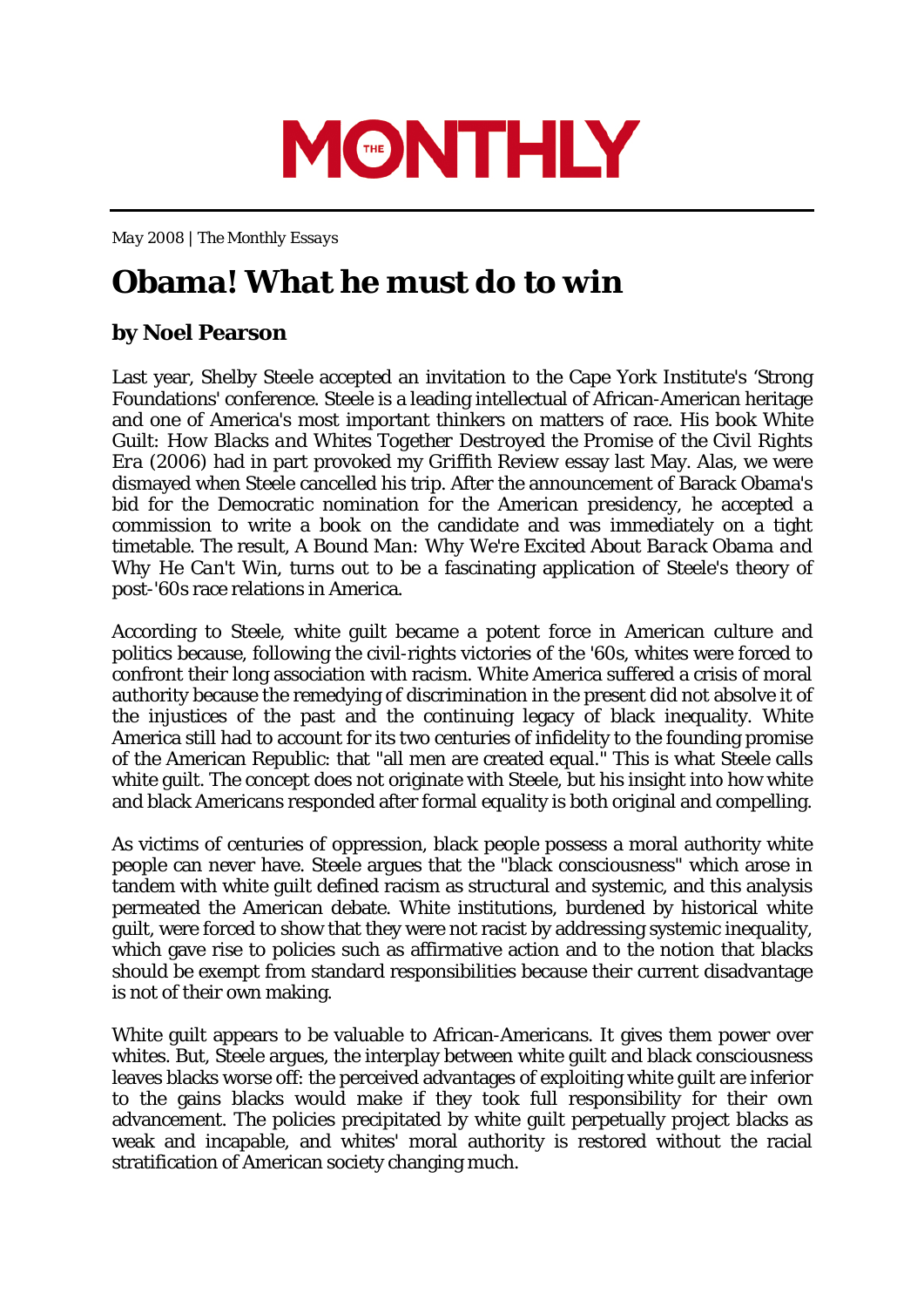In *A Bound Man*, Steele continues to explore white and black Americans' thinking about race, this time through the prism of arguably the most momentous event in American race relations since the civil-rights struggles: the emergence of a plausible black candidate for the presidency. His starting point is that a militant ideology, based on grievance and a tight cultural and racial unity, has been dominant in black America for 40 years. Although the civil-rights movement made the case for ending segregation on the basis of a shared humanity, the politicised post-'60s black movement became an identity movement. This identity, Steele contends, wants black protest to be built into each black person's sense of self, and it "expects many gestures of affiliation - a liberal politics and Democratic Party affiliation among them".

In the dominant black political culture, the price for belonging is to give up being fully oneself, to disregard what is universal. Steele bases this assessment on his own experience, which in some respects is similar to Barack Obama's: Steele's mother was white, and he spent his early adulthood working in poor black neighbourhoods. Steele now realises that in his own quest for belonging in the late '60s, he went along with a blackness he did not really believe in, "searching for authenticity and legitimacy as a black".

He believes that the same quest for authenticity explains Obama's years in community work and his long-term association with his mentor, Pastor Jeremiah Wright, whose black-liberation theology could well be Willie Horton to the power of ten in the forthcoming contest between John McCain and Barack Obama. (I follow the American commentator Dick Morris's months-old view that, short of Obama falling under a bus, there is no way the Democratic Party will survive a failure to honour the candidate who has won both the popular vote and the elected-delegate count - something Hillary Clinton cannot achieve in the remaining contests.)

Steele develops the theory that oppressed groups and races are forced to use masking strategies to "offset the power differential that so favours those born to the mainstream". In the openly racist and oppressive America before the civil-rights struggles, masking was blacks' only means of securing concessions. Steele cites Louis Armstrong: his beaming smile and reflexive bowing, the great musician's way of signalling of black inferiority, were the price he paid for a career in segregated America. Armstrong's contract with the white audience was that he would entertain them but not breach the protocol of segregation, and not expose their racism as a matter of prejudice rather than truth.

Today, when blacks have equal rights but much less power than whites, African-Americans employ two main masking strategies: bargaining and challenging. A bargainer makes this deal with whites: *I will not use America's history of racism against you, if you promise not to use my race against me.* Shelby Steele relates how his first encounters with white people who do not know his beliefs always follow the same script: as soon as it becomes apparent to them that he does not give off coolness or ambient hostility, he senses their relief and gratitude that he is not an angry black.

Challengers, in contrast to bargainers, do not magnanimously give whites the benefit of the doubt: they stigmatise whites as racist until the whites prove themselves innocent. However, both the bargaining and the challenging strategies are premised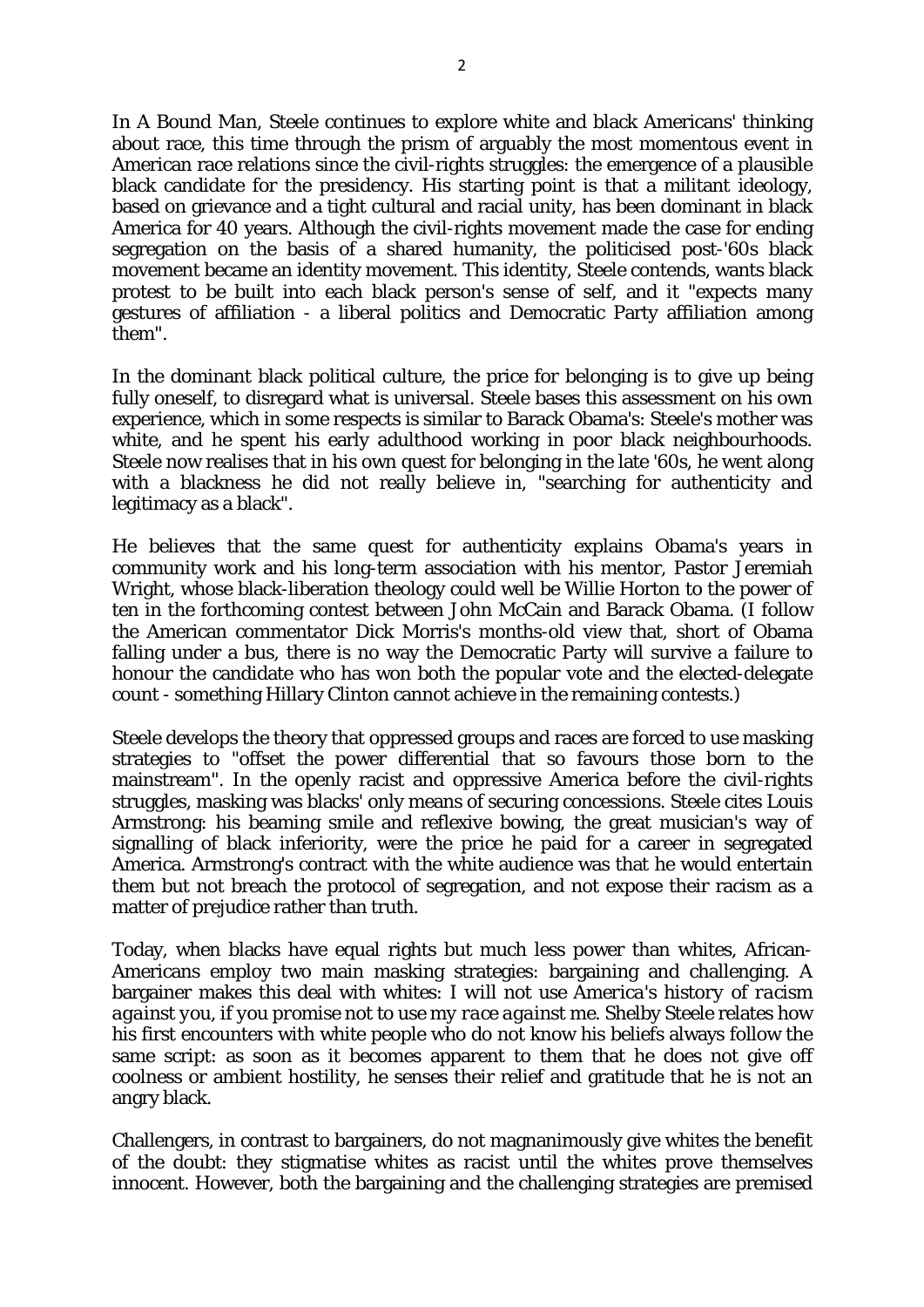on white guilt: white innocence is traded for black power. Bargainers grant whites innocence upfront; challengers make whites earn it.

The most successful bargainers, such as Oprah Winfrey, Steele calls iconic Negroes. Iconic Negroes offer absolution for whites, who can experience themselves shorn of racism by identifying completely with an African-American. Obama is, Steele observes, the first to test the special charisma of the iconic Negro in national politics. After decades of racial challenging, white America longs for a bargaining relationship with black America. Obama appears born to answer the call.

*A Bound Man* purports to explain why Barack Obama, seemingly the perfect bargainer, cannot win the presidency; at the time of writing the book, Steele did not even believe Obama had much hope of winning the Democratic nomination. The resulting work is an intriguing failure: the reader is left to deduce why Obama cannot win, because the subtitle is somewhat misleading and the argument to this effect that can be extracted from the book is not convincing. Its usefulness lies more in what it adds to Steele's insights into the psychology and recent history of race.

In the first half of the book, Steele appears to be making a moral case that Obama does not *deserve* to win, and why, if he does win, he may be a flawed president, because the political and personal choices he has made have obliterated his self. Steele said last year of Obama: "there's no self there. I think it comes from a lifetime of being bound up and playing one side, and another side, and never feeling that he had the right to be his own man." He is convinced that Obama (unconsciously, but consistently) has made life choices solely on the basis of race, such as leaving a woman whom he was close to marrying because she was white. Steele asks, "How can Obama sit every week in a church preaching blackness and not object - not stand and proclaim that he was raised quite well, thank you, by three white Middle Westerners? More important, how can he not let his actual experience inform his ideas and his politics?"

Steele contends that what drives Barack Obama is the need to resolve the ambiguity he was born into, and proceeds to ask:

*Does this disqualify Obama for the presidency? It may. There is a price to be paid for fellow-travelling with a racial identity as politicized and demanding as today's black identity. This identity wants to take over a greater proportion of the self than other racial identities do. It wants to have its collective truth - its defining ideas of grievances and protest - become personal truth. And then it wants to make loyalty to this truth a reflex within the self, within one's own thoughts, so that all competing thoughts are conceived in disloyalty.*

Obama is disqualified because the Achilles heel of both bargainers and challengers is that they can "never concede that only black responsibility can truly lift blacks into parity with whites". If blacks made this concession, there would be no market for white innocence. Steele believes that Obama has become "the kind of man who can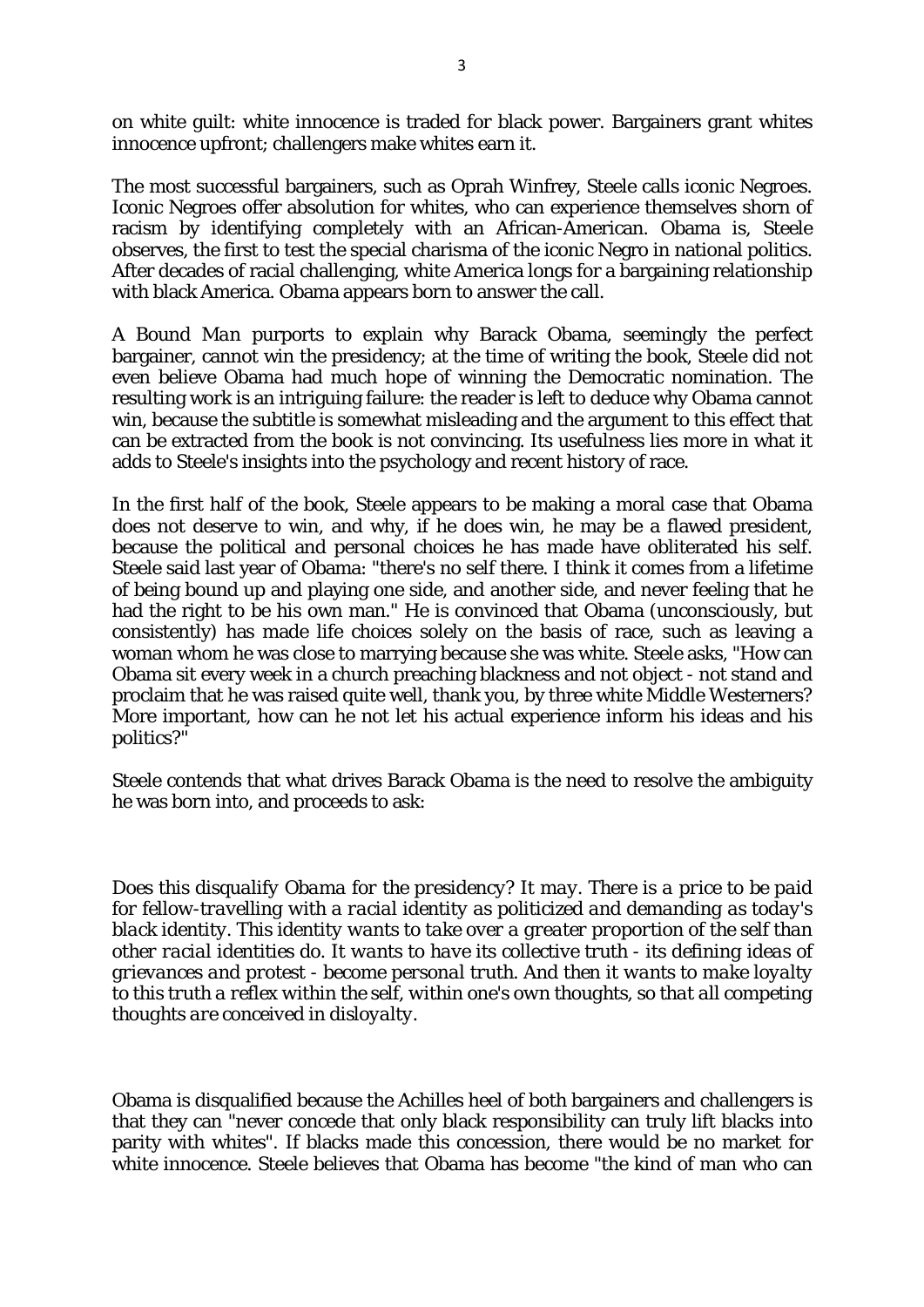close down the best part of himself" by internalising "the first discipline of both bargainers and challengers", which is to deny that "black responsibility is the greatest - if not the only - transformative power available to blacks."

According to Steele, Obama works within the current paradigm of race relations bargaining and challenging - "to move himself ahead", when he should instead be advancing a new kind of relationship between whites and blacks, or working to end race as a significant issue altogether. Steele exhorts him to go the way of Bill Cosby: to voluntarily give up his status as an iconic Negro and make an argument for black responsibility. And white responsibility. White guilt, Steele has argued in the past, is really the mirror image of white supremacy, not its opposite: it allows whites to regain their moral authority without addressing society's unequal power relations.

Steele concedes that Cosby has today lost much of his influence with whites as well as with blacks, and predicts that if Obama made such a move he would lose political capital. At this point the argument comes closer to what the subtitle promises: electoral reasons why Obama cannot win. Previous black presidential candidates such as Jesse Jackson (let alone Al Sharpton) were not plausible candidates because they were challengers. Obama is the first plausible black candidate, Steele says, because white voters recognise in him a bargainer who will afford them the racial innocence they long for. Yet, in order to carry the black vote, Obama sometimes speaks to black audiences employing a rhetoric that would be perceived as racially challenging if the audience were white. Sooner or later, Steele predicts, it will become impossible for Obama to satisfy the needs and aspirations of both his two key constituencies, liberal whites and African-Americans. This will destroy him during the nomination process, or at the latest in the election campaign.

Steele's mistake is to assume that the potential tension within Obama's support base is necessarily a fatal contradiction, a dilemma. All electoral support bases are coalitions of constituencies. It is normal to have fundamental tensions between the policies necessary to build a majority; political winners manage, transcend or resolve such tensions. Steele does not show why Barack Obama would be unable to do that. Obama has, in fact, defied all predictions ever since - as a junior senator with only two terms' experience and the most liberal voting record of any national politician he put himself forward for the world's highest office. He usurped Hillary Clinton's position as the Democratic frontrunner. The Clintons' fundraising among big donors has been dwarfed by Obama's fundraising among ordinary Americans. And Obama, the outsider, has neutralised the Clintons' advantages within the Democratic establishment.

However, it remains to be seen whether he will be able to maintain his success through to the general election, now that he has encountered two so-called firestorms: first, in March, damaging reports about his pastor, Jeremiah Wright; then, in April, his own "bitter" analysis of small-town America. Short of photographs showing Obama giving Osama the black handshake of brotherhood, there could not be two more profound threats to the campaign. They are not merely firestorms; they may be long-burning bushfires.

On their own, the events of March constituted a formidable test of Shelby Steele's hypothesis: first came news of Jeremiah Wright's extraordinarily vitriolic (for those who are unfamiliar with the traditions of America's black churches, as most white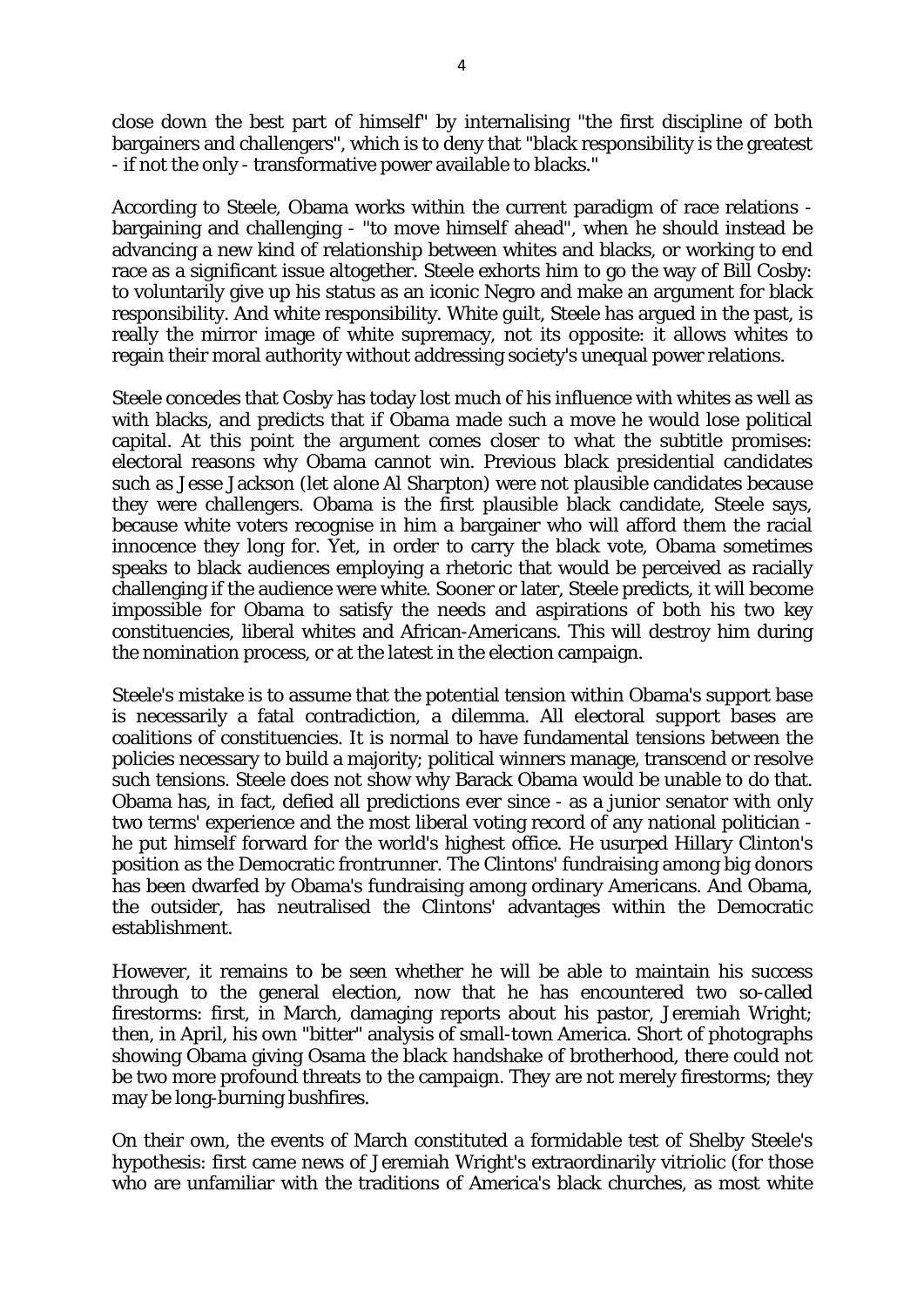Americans certainly are) sermons; then Obama's 'A More Perfect Union' speech, given in Philadelphia in response to the furore; and the public reaction to that speech. The polls showed a steady flow of Democratic voters to Hillary Clinton immediately after the Wright revelations, but Obama's Philadelphia speech reversed the trend and he maintained his lead. Talk about being the pull-the-money-out-ofthe-fire kid.

Then Bittergate, as the press refer to it, broke on 11 April. Obama was revealed to have given, to a private audience in liberal San Francisco, the following reasons for why he was not faring well in regional Pennsylvania:

*You go into some of these small towns in Pennsylvania, and like a lot of small towns in the Midwest, the jobs have been gone now for 25 years and nothing's replaced them. And they fell through the Clinton administration, and the Bush administration, and each successive administration has said that somehow these communities are gonna regenerate and they have not. And it's not surprising then that they get bitter; they cling to guns or religion or antipathy to people who aren't like them or anti-immigrant sentiment or anti-trade sentiment as a way to explain their frustrations.*

Yet, whatever the repercussions of this foolish analysis (and I think it is a problem of analysis, rather than of articulation), I don't see how Clinton can become the Democratic nominee. While both she and Obama have played on race during the primaries, Clinton will look like the head of the lynch mob if Obama is denied the prize he should already rightly have won. The blood of Rickey Ray Rector, the braindamaged black death-rower whom the then Arkansas governor Bill Clinton refused clemency during the 1992 primaries, was one thing; but to have the blood of America's greatest chance for a black president on your hands is an entirely different proposition. It is testament to the Clintons' complete lack of squeamishness that they don't mind finding out exactly how the blood of an iconic Negro feels on their hands.

My view? The Philadelphia speech was triage enough to deal momentarily with Jeremiah Wright. But it is likely not enough for the presidential race.

\*

The real value of *A Bound Man* stems from the questions Shelby Steele implicitly asks: Would an Obama presidency be worthwhile from the perspective of race relations? Does Obama have the ideas and the policies to oversee a transforming period in which the American republic becomes a more perfect union where race does not define people?

Obama's writings, speeches and previous policies give reason for doubt. His Philadelphia speech was very well received, but it also confirmed weaknesses in his philosophical outlook. He vowed to "continue the long march" of the "successive generations who were willing to do their part - through protests and struggle, on the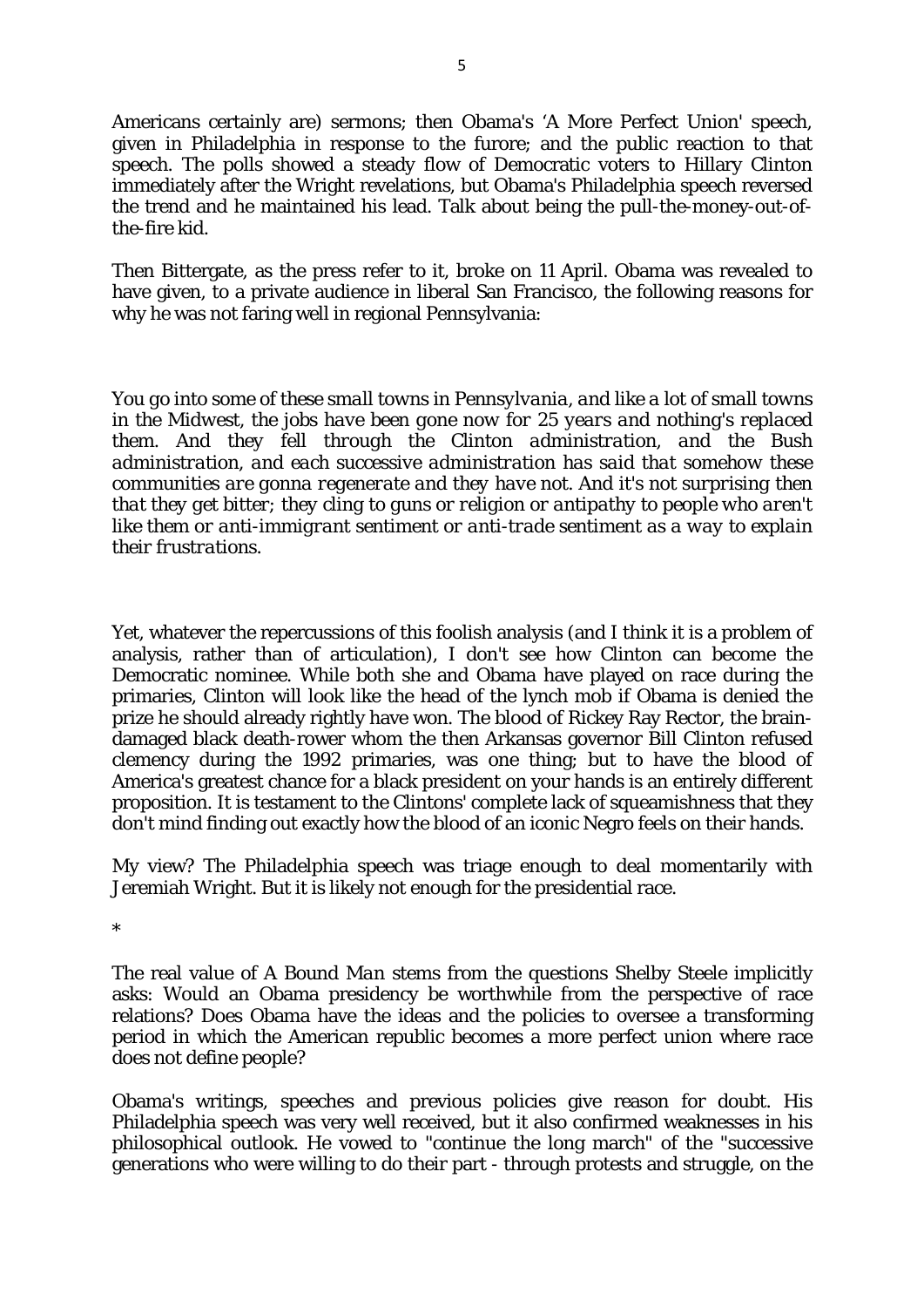streets and in the courts, through a civil war and civil disobedience" to narrow the gap between the republican ideals of the equality of men and the reality of oppression and discrimination. The main shortcoming of Obama's philosophy is that he does not recognise, as Steele has, that the nature of black Americans' struggle changed fundamentally after the civil-rights victories of the '60s.

I believe that the racial question in countries with oppressed racial and ethnic minorities cannot be settled until the constitutional issue of the minority's rights is properly settled and honoured. In America, the constitutional issues have been long settled. After 1965, when discriminatory voting practices were outlawed, none remained outstanding. Socioeconomic parity remained, and remains, a problem; but this must be separated from the issue of constitutional inclusion. The effects of racism also must be separated from the formal guarantee of rights.

Shelby Steele's great insight is that America faced a fork in the road after guaranteeing equality in 1965, and the country took the wrong turn. Whites could have said to blacks: *You have long taken responsibility, but we failed to respect your rights. You now have rights and you need to continue to take responsibility.* And blacks could have said in turn: *We will take our rights and we will continue to take responsibility for ourselves, as we did during the days of discrimination.* Instead, whites said to blacks: *We failed to respect your rights in the past and now you are entitled to them. We now also undertake to take up our responsibilities to you, so that you can overcome the legacy of inequality.* And blacks said: *We are entitled to our rights and yes, you have a responsibility towards us.*

The basic principle informing policies for black advancement should have been: after 1965, black responsibility should and will pay off. Whereas black responsibility before civil rights was mostly a burden, now there arose a chance for black responsibility to yield rewards, because it was accompanied by rights and opportunities. But the post-civil-rights trajectory of race relations in America (as in Australia) took the nation's people down the wrong road, because the wrong deal was made.

Barack Obama understands many things about black responsibility, but on balance his analysis is structural and much concerned with the legacy of oppression. While there is now a broad-based group of people - including Obama - who accept that human prospects are affected by both structure and behaviour, people generally fall on one side of this line. In Obama's philosophy, as in that of his liberal fellowtravellers and those who see themselves as part of the "long march" for social justice, structure and legacy outweigh behaviour and responsibility.

Obama's Philadelphia speech failed to speak to black responsibility. (His galvanising keynote address at the 2004 Democratic Convention, which launched the Obama phenomenon, was powerful precisely because he spoke to responsibility as well as to unity.) When he did speak of responsibility in Philadelphia, he did so in a paragraph which the audience would likely interpret as a discussion of class and gender injustices: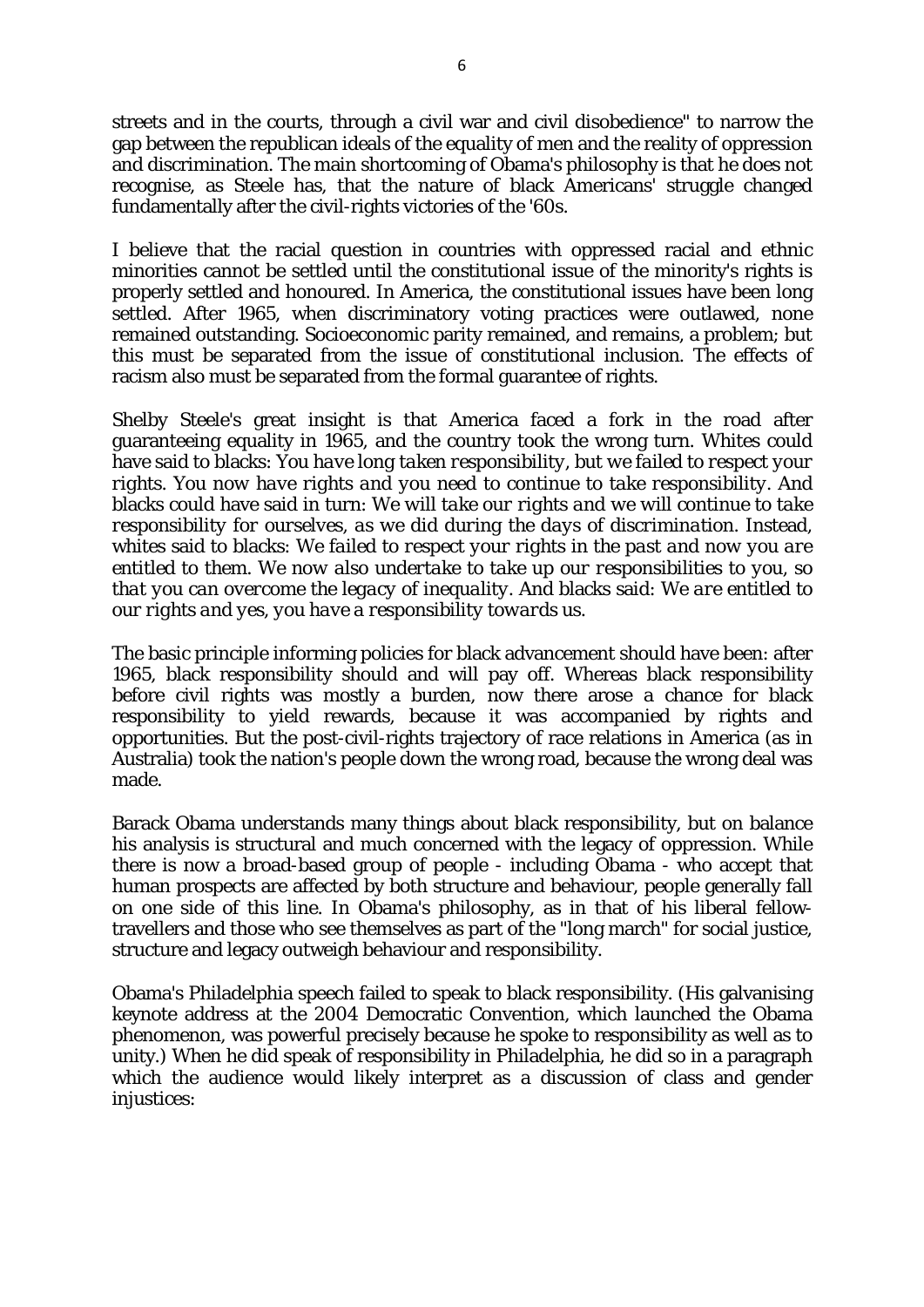*For the African-American community, that path means embracing the burdens of our past without becoming victims of our past. It means continuing to insist on a full measure of justice in every aspect of American life. But it also means binding our particular grievances - for better health care, and better schools, and better jobs - to the larger aspirations of all Americans: the white woman struggling to break the glass ceiling, the white man who's been laid off, the immigrant trying to feed his family. And it means taking full responsibility for our own lives - by demanding more from our fathers, and spending more time with our children, and reading to them, and teaching them that while they may face challenges and discrimination in their own lives, they must never succumb to despair or cynicism; they must always believe that they can write their own destiny.*

Bittergate was equally telling. Here is a lesser-known part of the speech to the San Francisco audience:

*We've gotta give people a stake in this new economy, because if they don't have it they are going to be angry about it ... and obviously that is true in places like Oakland and ... South Side Chicago ... we've got a whole generation of kids, they don't need to be discriminated against because they're already redundant, they're already forgotten ... kids are not stupid, they understand when they have been rendered irrelevant ... and then we are surprised when they resort to the drug trade or violence as a way of shouting out, "I am relevant, I am here!"*

This is the same structural thinking that underpinned the analysis of small-town Americans clinging to guns and religion. Irresponsible behaviour is interpreted as a symptom of economic change, as protest. In his Philadelphia speech, Obama said, "A lack of economic opportunity among black men, and the shame and frustration that came from not being able to provide for one's family, contributed to the erosion of black families - a problem that welfare policies for many years *may* have worsened." (The emphasis is mine.) Despite the long debate on welfare reform and the clear benefits of America's *Personal Responsibility and Work Opportunity Reconciliation Act 1996*, Barack Obama hesitates to accept a social-policy truth that sticks out like canine testes. Responsibility and choice should never be subsumed by a focus on structural solutions; when this happens, you end up with the kind of shallow determinism that Obama ultimately falls victim to. He would be truly radical if he was equally vehement about equipping citizens to seize opportunities and convert them into capabilities.

In Philadelphia he also gave this explanation for black educational underachievement: "Segregated schools were, and are, inferior schools; we still haven't fixed them, 50 years after *Brown v. Board of Education*, and the inferior education they provided, then and now, helps explain the pervasive achievement gap between today's black and white students." But the achievement gap in black education - as Abigail and Stephan Thernstrom make clear in their book *No Excuses:*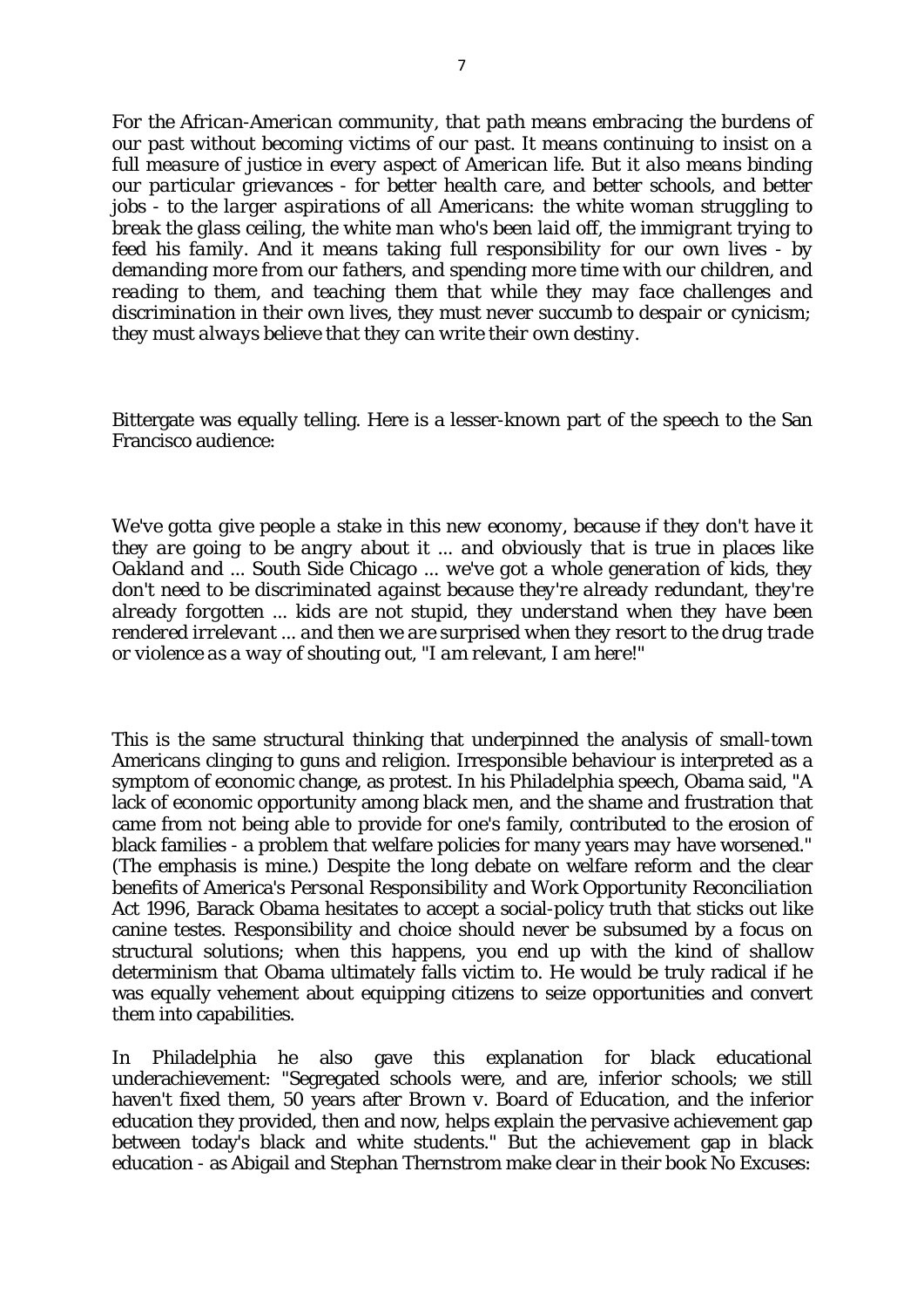*Closing the Racial Gap in Learning* (2003) *-* extends beyond segregated schools; it is widespread among the black, college-educated middle class, whose members live in good neighbourhoods and send their children to desegregated schools. To construe the crisis in black education as a legacy of ongoing segregation is to be simplistic about a critical policy challenge for Americans.

Like Steele, I firmly believe that "black responsibility is the greatest - if not the only transformative power available to blacks." And the same goes for the white underclass. The conservative emphasis on personal responsibility and the liberal emphasis on individual choice and self-interest are as important as - nay, more important than - opening up opportunities for social progress. Access and opportunity are necessary but not sufficient for uplift, while personal responsibility and self-interest are indispensable.

Underclass and black uplift: this is perhaps the most intractable of all policy challenges. Lyndon Johnson's Great Society did not materialise. Bill Clinton presided over a strong economy and implemented sensible welfare-reform policies, and yet he made no major inroads into lifting up the lower classes. For me, perhaps the most hapless image of his final six months in power was his attempt to do something belatedly for poor whites in the Appalachians. Too little, too late.

Tony Blair, in Britain, was the most active and committed recent political leader in this regard. He understood the problems and seemed to grasp what was needed, but his Labour government's policies for "social inclusion" were still based on the "coordinated service delivery" paradigm, and they have not produced very impressive outcomes. Andrew Mawson's recent account of the English experience, *The Social Entrepreneur: Making Communities Work* (2008), does not bode well for Kevin Rudd and Julia Gillard's social-inclusion agenda in this country. The proposed establishment of a Social Inclusion Board (presumably comprising the usual suspects, such as the Brotherhood of St Laurence and the Smith Family) indicates prima facie that the Australian attempt will fare no better.

Rudd, in the second of his *Monthly* essays in 2006, in which he outlined his political philosophy in preparation for his bid for the Labor leadership, did the debate about social uplift a great service by returning to first principles and to Adam Smith. "Modern Labor," Rudd wrote, "following Smith, argues that human beings are both 'self-regarding' and 'other-regarding'." He argued that members of the political Right distort Smith's liberalism when they selectively "speak of the self-regarding values of security, liberty and property". Social democrats, he contended, are truer to Smith's original philosophy because they add "the other-regarding values of equity, solidarity and sustainability".

Yet social-democratic solidarity has its limits: the fate of the disadvantaged can be seen to depend too much on the altruism of the economically and socially integrated mainstream. The state has a responsibility to ensure equal access to opportunity, of course, but the provision of opportunity alone cannot effect the inclusion of marginalised groups. Disadvantaged people need to develop capabilities. Capabilities develop when opportunity is combined with personal responsibility.

We need policies that increase self-regard among the disadvantaged. To put it crassly: poor people need to become at least as greedy as those who are not poor.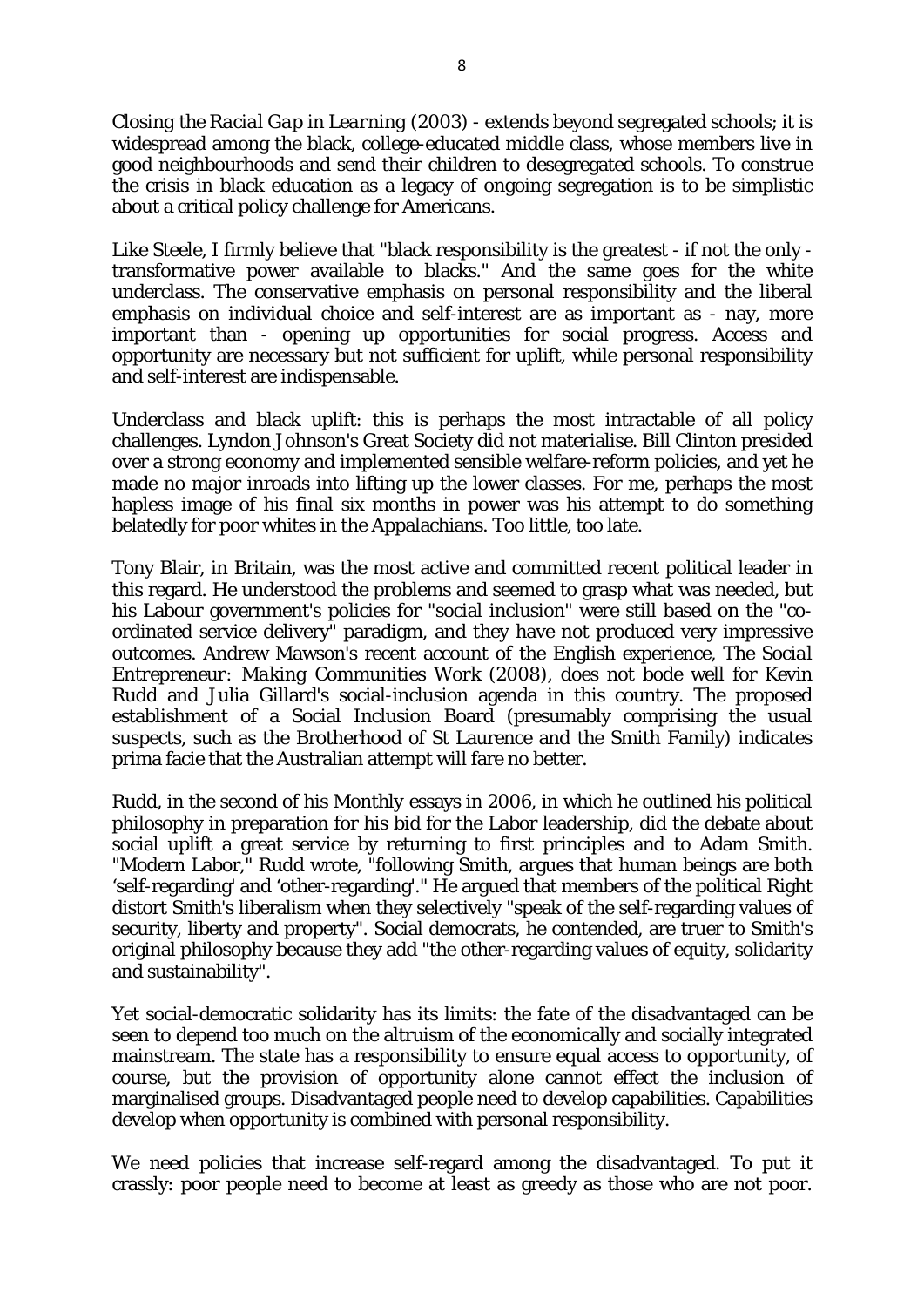Until disadvantaged people become as self-interested as advantaged people, they will not rise above their disadvantage. Until we crank up the engine of self-interest among the under-privileged, we won't get individual, and therefore social, uplift.

One of the few political leaders who understood this was Mark Latham. His view of the lower classes was that they needed to be as aspirational as the middle classes, and he was sensitive to the kind of classism (akin to racism) which maintains that poor people should suffer with dignity rather than grasping for - albeit in an unseemly way - a better lot for themselves. Latham's policy ideas in pursuit of this conviction may have been flawed, but he was barking up the right tree. If Rudd and Gillard intend to persevere with a Social Inclusion Board, then appointing Latham to be its chief provocateur would bring to the pursuit of this agenda the kind of seriousness it requires.

Those who are well off and who devise other-regarding policies for the disadvantaged forget that they themselves are well off because of their own self-regard. Politicians of the centre-left are particularly prone to this kind of patronising double standard: *Mate, I do well with my own self-regard, thank you very much, but self-regard isn't for you; you need everyone's else's other-regard, and I'm in government to organise the very other-regarding policies you need.*

Barack Obama's response to black and white disenfranchisement has, so far, been to summon up the twin spectres of evil corporate America and special interests in Washington. His challenge is to find a policy framework that indeed seeks to better perfect the union and to create the Great Society, but to do this he needs to understand the reasons for the failure of previous attempts - the principal lesson being that a government *cannot* plan and deliver a Great Society. Rather, the sole aim of a government should be to allow, indeed to mandate, individuals to take responsibility for bettering their lives, and to provide them with the maximum opportunity to do so.

Shelby Steele writes in *A Bound Man*: "despite the fact that [Obama] clearly seems to accept the importance of individual responsibility in social reform ... he offers no thinking on how to build incentives to responsibility into actual social policy." There is time enough for Obama to correct his analysis and to move beyond the critical shortcomings of his Philadelphia speech. If that speech gave expression to the dialectical turbulence of America's racial inheritance, then it must be superseded by a speech which locates and articulates its radical centre. Without learning from the keen analysis of black conservatives like Steele, this centre will elude Obama. I wondered if Obama was referring to Steele in his Philadelphia speech: "On one end of the spectrum, we've heard the implication that my candidacy is somehow an exercise in affirmative action; that it's based solely on the desire of wide-eyed liberals to purchase racial reconciliation on the cheap." If he was, Obama simply does not get Steele's critique, which is more substantial and complex than this caricature. He needs to grapple with Steele if he is to break through his intellectual shortcomings.

I believe that the Philadelphia speech was insufficient to answer the questions that will emerge in the presidential campaign. This is even more the case now that Republicans will be (to use the appropriate parlance) doing their darnedest to make sure every second yokel east of San Francisco and west of the *New York Times* is minded to ask of him: *You saying I'm a redneck, nigger?* For the reasons advanced